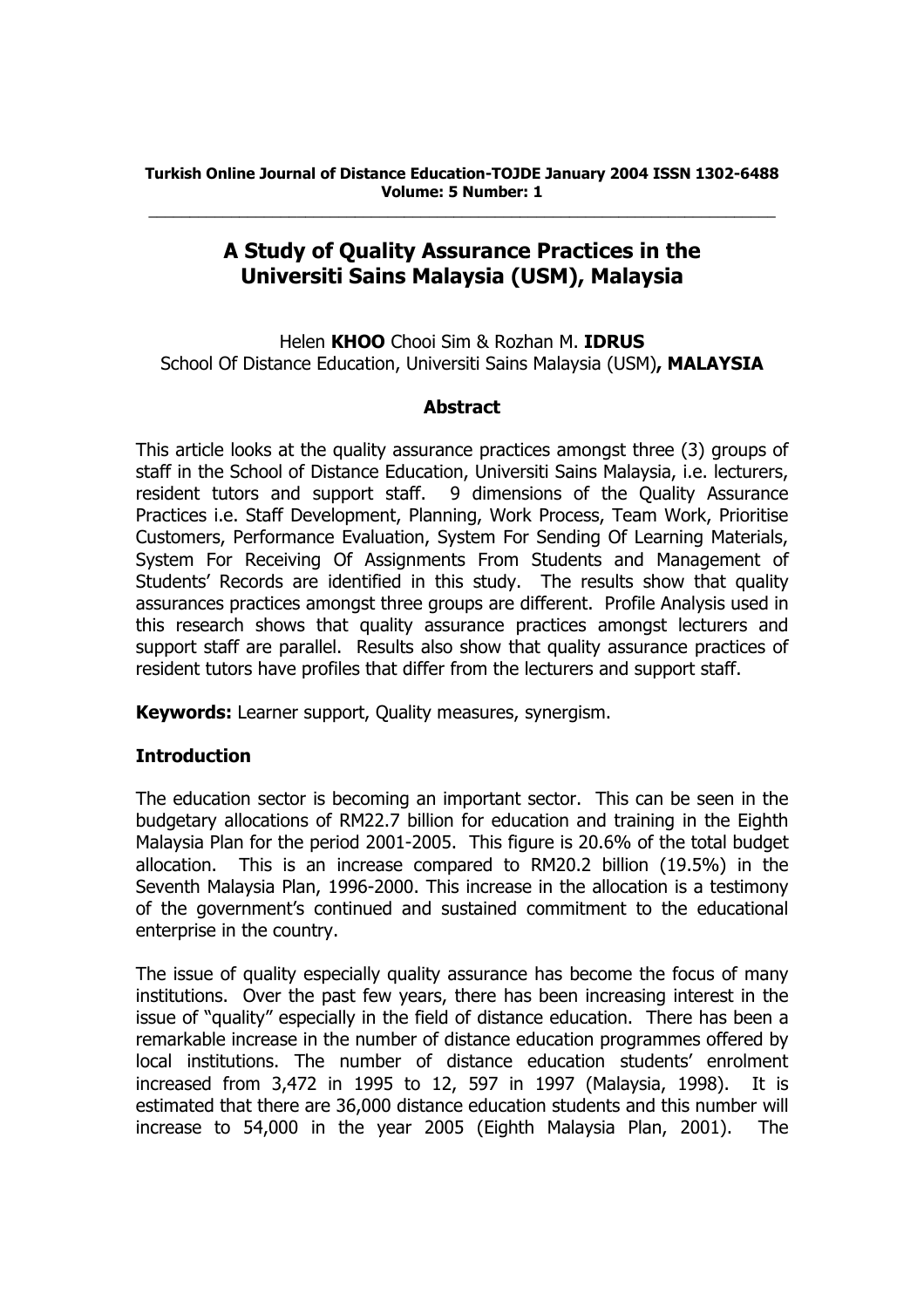importance of quality in distance education has to be addressed as the Malaysian government is advocating making the nation a regional centre of education excellence.

In distance education, there is strong emphasis on the provision of learner support, which is designed to facilitate interaction and communication between students and academic staff (Garrison and Baynton, 1987; Kember & Dekkers, 1987; Sewart, 1992; Hillman, Willis and Gunawardena, 1994). Support services are required to ensure a complete well-rounded education. Educational institution providing distance education programmes must also provide quality support services to all students. Due to the wide range of technologies used by distance educators, the support must be available and consistent to all students at all times. The support services require constant interactions between instructional designers, counsellors, student support staff, administrators, and technical staff, help support staff, and students.

Learner support is a very important component of distance education. Learners without support are most liable to delay their completion of a programme or drop out altogether. Research has consistently shown that, without the necessary student support services, a distance education programme will not succeed. Learner support is needed in order to facilitate students' learning. These supports can be in the forms of facilities, administrative, learning materials, reading materials and references, human interaction, advice and moral support. It is important that providers have quality assurance measures to ensure that students receive the support needed to achieve their educational and personal goals.

# **Quality Assurance in Distance Education**

The issue of quality assurance has become the focus of many institutions to enhance quality of distance education. Quality Assurance is a philosophy and a process in which all the functions and activities of an institution shall be treated equally, planned, controlled and implemented in a systematic and scientific manner (Venkaiah 1995, 159).

Oakland (1993, 13) define quality assurance as follows:

"Quality assurance is broadly the preventing of quality problems through planned and systematic activities (including documentation). These will include the establishment of a good quality management system and the assessment of its adequacy, the audit of the operation of the system, and the review of the system itself".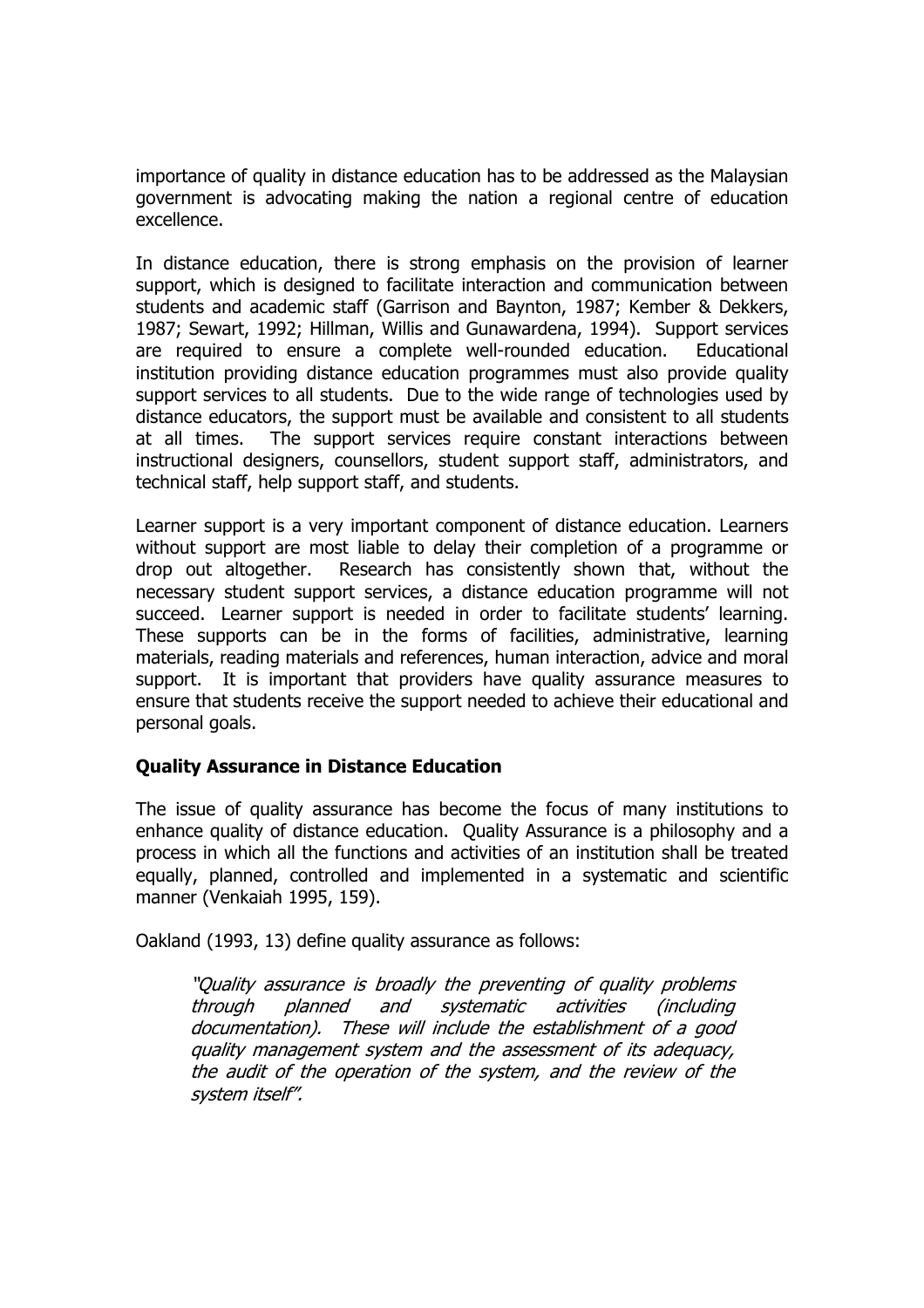This definition is supported by Robinson (1994) who defines quality assurance as the set of activities that an organisation undertakes to ensure that a product or service will satisfy given requirements for quality, in other words, that standards are specified and reached consistently for a product or service. Its goal is the anticipation and avoidance of faults or mistakes. Basically, it involves setting attainable standards for a process, organising work so that they are achieved, documenting the procedures required, communicating them to all concerned, and monitoring and reviewing the attainment of standards.

The quality policy of an institution should contain quality mission statement, resource allocation norms, quality review and control programmes through Quality Monitoring Teams (Venkaiah, 1995). The levels of skills and expertise of staff, the amount of resources available, weak or strong leadership, efficiency of its administrative systems are factors that determine the educational quality (Robinson, 1994). Quality assurance practices adopted by any distance education providers should include elements of Total Quality Management namely Staff Development, Strategic Planning, Work Process, Team Work, Prioritise Customers and Performance Evaluation. Other important elements in distance education are the System For Sending Of Learning Materials, System For Receiving Of Assignments From Students and Management of Students' Records. Distance education students are separated physically from the providers (Rozhan, 1999; Venkaiah, 1995). Therefore, it is important that quality assurance measures should include systems for sending of learning materials and receiving of assignments.

Staff of an institution plays an important role in quality assurance. Effective staff development and involvement of staff in planning are important elements of quality assurance. Staff of an institution will be able to analyse their operations and modify them to optimise the use of resources (McIlroy and Walker, 1993). This is important for the continuous quality improvement of an institution.

Quality Assurance can be achieved through effective internal management involving effective utilisation of human resources, system, facilities, finance, and the development of positive corporate culture (Zuhairi and Suparman 2002, 262). The success of quality assurance in an organisation depends on the total commitment of the management. The quality assurance in an educational institution is possible when every member of the organisation contributed his might to the quality process (Venkaiah 1995, 159).

# **Aims of Study and Methodology**

The aim of this study was to examine the quality assurance practices of School of Distance Education, USM. The development of the research instrument was based on the literature of distance education regarding the nature and purpose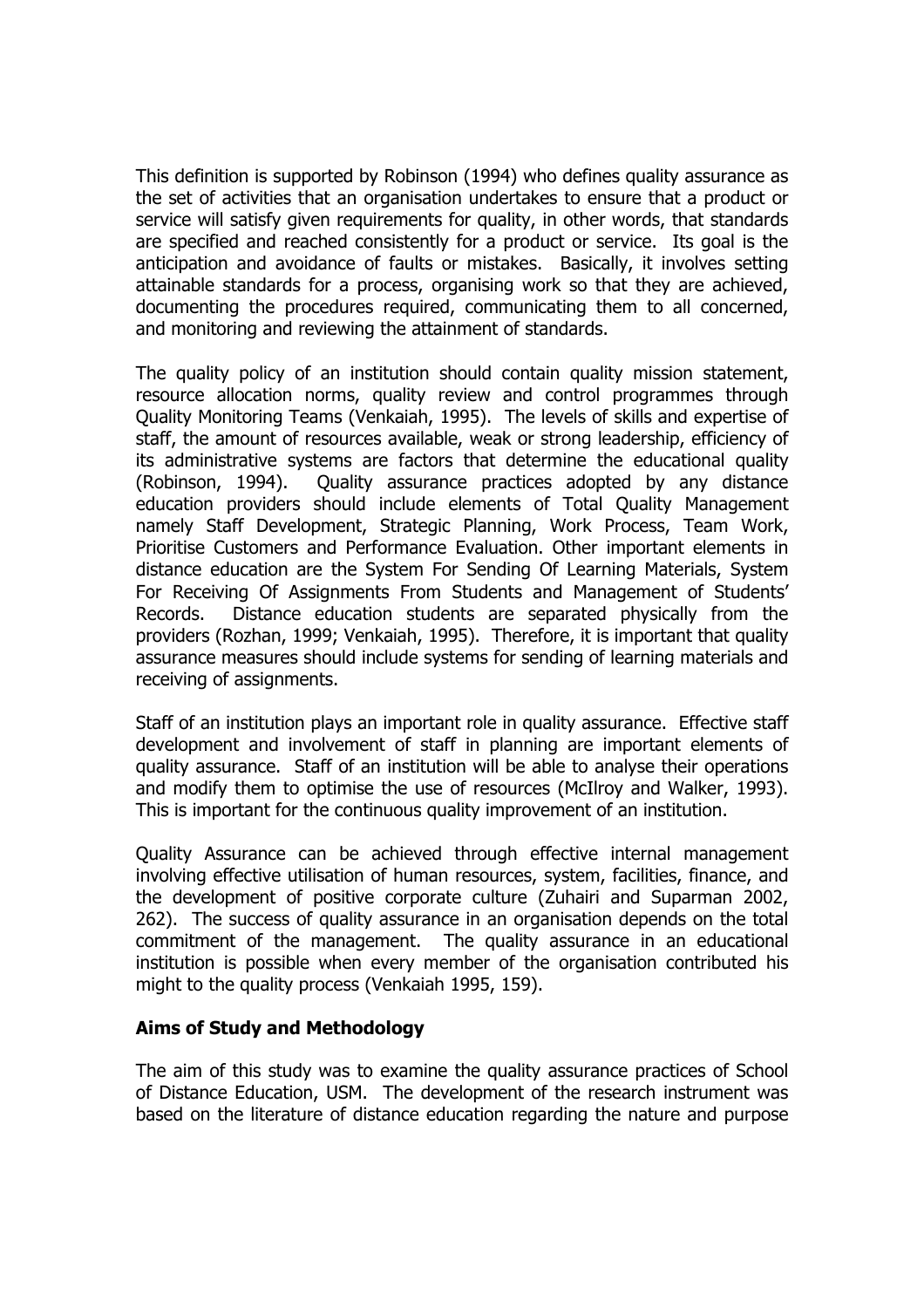of quality assurance. The instrument constructed by the researcher consists of 9 dimensions that are important to quality management in distance education. The dimensions are Staff Development, Planning, Work Process, Team Work, Prioritise Customers, Performance Appraisal, System For Sending of Learning Materials, System For Receiving of Assignments From Students and Management of Students' Records. The population of this study are lecturers, resident tutors and support staff of School of Distance Education, USM. The questionnaires were distributed to 3 groups of respondents i.e. lecturers, resident tutors and support staff. Responses to the 42 statements in the questionnaire were based on a five-point Likert Scale. Data analysis was conducted by the SPSS version 10.

## **Results and Discussion**

A total number of 113 questionnaires were distributed to lecturers (50), resident tutors (17) and support staff (46). The rate of response is 54%, that is a total number of 61 questionnaires were returned (30 questionnaires from lecturers, 10 from resident tutors and 21 from support staff).

Table 1 shows results of the reliability of the items in the questionnaire constructed. It can be seen from the table that the alpha for reliability is more than 0.7 for all dimensions. The overall alpha is more than 0.9 and it is clear that the items in the questionnaire has internal consistency and is reliable.

|    | <b>Dimensions</b>                        | No. of<br><b>Items</b> | <b>Alpha</b> |
|----|------------------------------------------|------------------------|--------------|
| 1. | Staff Development                        | 6                      | 0.9035       |
| 2. | Planning                                 | 4                      | 0.8754       |
| 3. | <b>Work Process</b>                      |                        | 0.8884       |
| 4. | <b>Team Work</b>                         | 4                      | 0.9549       |
| 5. | <b>Prioritise Customers</b>              | 4                      | 0.9240       |
| 6. | Performance Appraisal                    | 4                      | 0.8743       |
| 7. | System For Sending Of Learning Materials | 7                      | 0.9642       |
| 8. | System For Receiving Of Assignments      | 4                      | 0.8372       |
|    | From Students                            |                        |              |
| 9. | Management of Students' Record           | 5                      | 0.9461       |
|    | TOTAL                                    | 42                     | 0.9630       |

|  |  | <b>Table 1: Reliability of Questionnaire</b> |
|--|--|----------------------------------------------|
|  |  |                                              |

Table 2 shows the demographic profile of the respondents. The respondents of this study are generally male (42). Majority (57) of them are 30 years and above and 48 of them have more than five years of experience working in the School.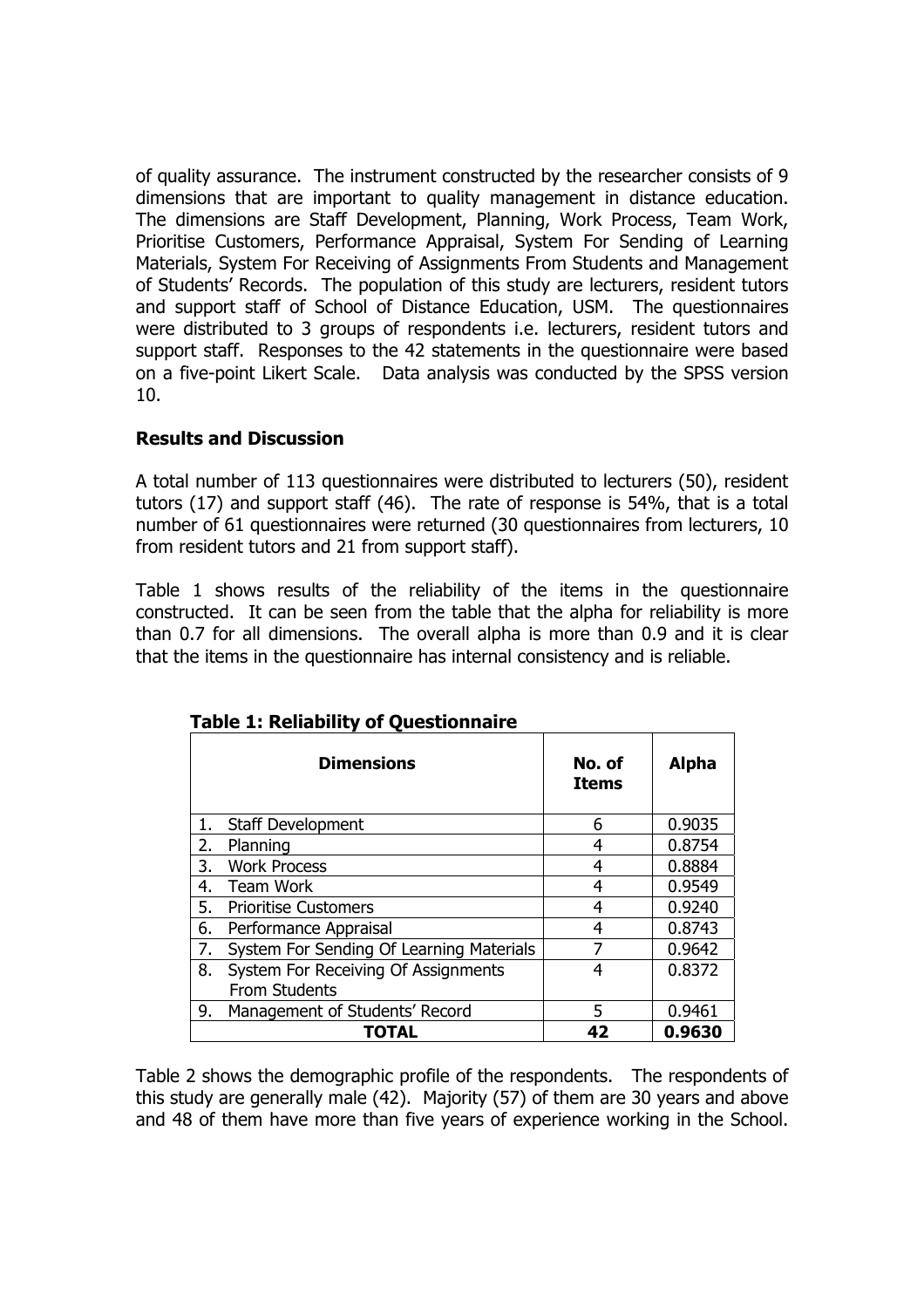The respondents from the group of Lecturers are all masters' and PhD's holders and all Resident Tutors have a minimum first degree. A few of the Support Staff of the School are first-degree holders (3) and most of them have a minimum MCE/SPM qualification.

|                                    | <b>Lecturer</b> | <b>Resident</b><br><b>Tutor</b> | Support<br><b>Staff</b> | <b>Total</b> |
|------------------------------------|-----------------|---------------------------------|-------------------------|--------------|
|                                    | $(n=30)$        | $(n=10)$                        | $(n=21)$                | $(n=61)$     |
| <b>Gender</b>                      |                 |                                 |                         |              |
| Male                               | 23              | 9                               | 10                      | 42           |
| Female                             | 7               | $\mathbf{1}$                    | 11                      | 19           |
| Age                                |                 |                                 |                         |              |
| $20 - 30$ years                    | 0               | 1                               | 3                       | 4            |
| $31 - 40$ years                    | 6               | 4                               | 7                       | 17           |
| $41 - 50$ years                    | 12              | $\overline{\mathbf{4}}$         | 8                       | 29           |
| Above 51 years                     | 7               | $\mathbf{1}$                    | 3                       | 11           |
| <b>Academic Qualifications</b>     |                 |                                 |                         |              |
| MCE/SPM/SPVM                       | 0               | 0                               | 14                      | 14           |
| STPM/HSC                           | 0               | 0                               | 3                       | 3            |
| Diploma                            | 0               | 0                               | $\mathbf{1}$            | $\mathbf{1}$ |
| First Degree                       | 0               | 5                               | 3                       | 8            |
| <b>Masters</b>                     | 7               | $\overline{\mathbf{4}}$         | $\mathbf 0$             | 11           |
| Doctor of Philosophy<br>(PhD)      | 23              | $\mathbf{1}$                    | $\overline{0}$          | 24           |
| <b>Years of Working Experience</b> |                 |                                 |                         |              |
| Less than 5 years                  | 5               | 5                               | 3                       | 13           |
| $5 - 10$ years                     | 3               | $\frac{3}{2}$                   | 6                       | 12           |
| $11 - 15$ years                    | 8               |                                 | $\overline{2}$          | 12           |
| 16 - 20 years                      | 11              | $\pmb{0}$                       | 4                       | 15           |
| More than 20 years                 | 3               | $\mathbf 0$                     | 6                       | 9            |

|--|

#### **Quality Assurance Practices**

Table 3 shows the mean value and standard deviation of each dimension of the study for three groups of respondents. The mean value for all dimensions recorded values more than 3.0. This indicates that the quality assurance practices in the School of Distance Education, USM are high. The dimension "Work Process" recorded the highest overall mean of 4.00. "Prioritise Customers" recorded an overall means of 3.89 and it is followed by "System For Sending Of Learning Materials" with an overall means of 3.72. This shows that these 3 dimensions are important and being prioritised by the respondents.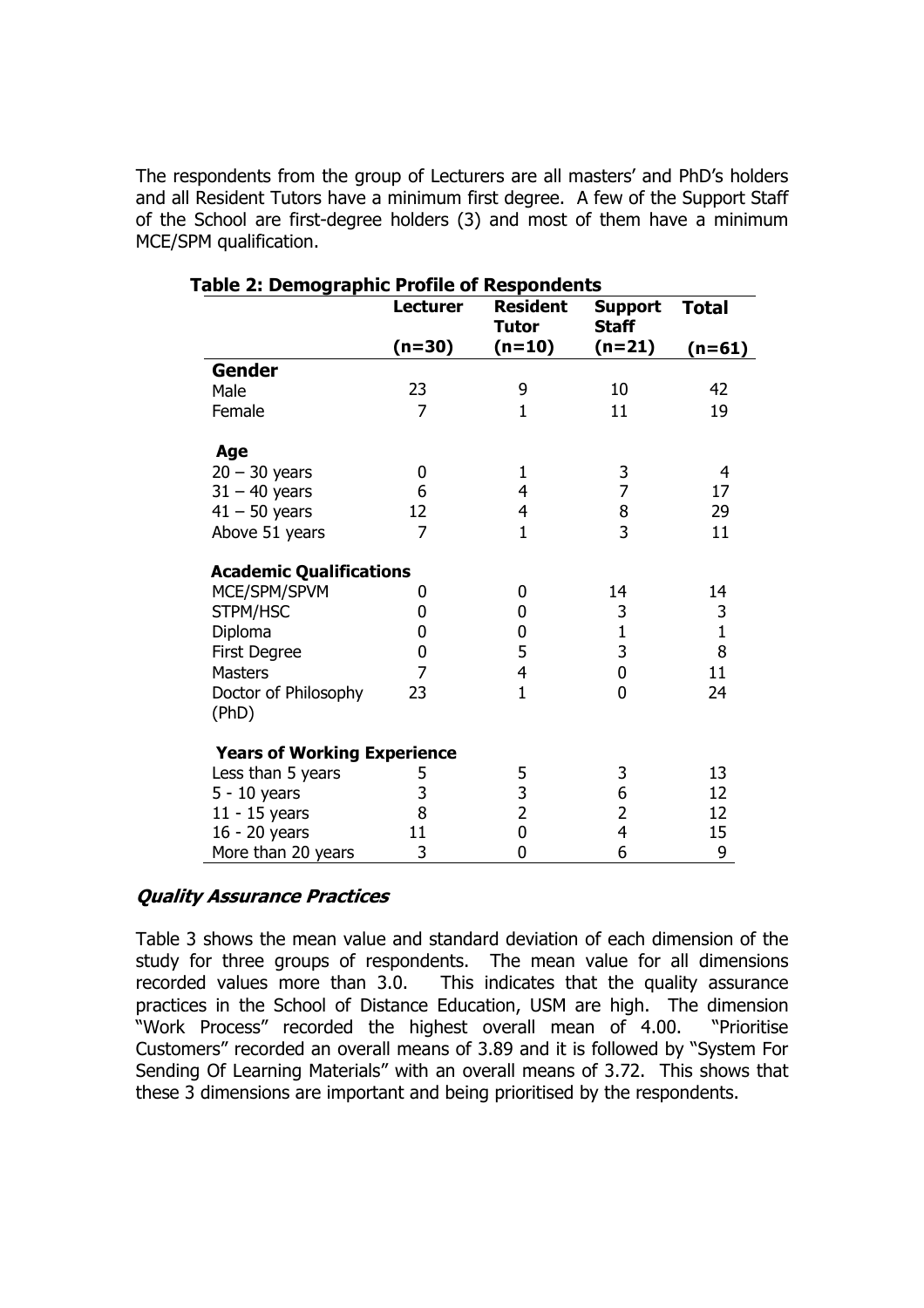| Quality<br><b>Assurance</b><br><b>Measures</b> |                             | <b>Lecturers</b><br>Mean<br>(SD)<br>$n=30$ | <b>Residen</b><br>t<br><b>Tutors</b><br>Mean<br>(SD)<br>$n = 10$ | <b>Support</b><br>Staff<br><b>Mean</b><br>(SD)<br>$n = 21$ | <b>Overall</b><br>Mean<br>(SD)<br>$n = 61$ |
|------------------------------------------------|-----------------------------|--------------------------------------------|------------------------------------------------------------------|------------------------------------------------------------|--------------------------------------------|
|                                                | 1. Staff Development        | 3.37                                       | 2.25                                                             | 3.34                                                       | 3.17                                       |
|                                                |                             | (1.05)                                     | (1.81)                                                           | (1.32)                                                     | (1.34)                                     |
| 2.                                             | Planning                    | 3.18                                       | 2.45                                                             | 3.69                                                       | 3.24                                       |
|                                                |                             | (0.89)                                     | (1.39)                                                           | (0.63)                                                     | (0.99)                                     |
| 3.                                             | <b>Work Process</b>         | 3.79                                       | 4.18                                                             | 4.19                                                       | 4.00                                       |
|                                                |                             | (0.97)                                     | (0.58)                                                           | (0.39)                                                     | (0.65)                                     |
| 4.                                             | <b>Team Work</b>            | 3.29                                       | 2.98                                                             | 3.95                                                       | 3.47                                       |
|                                                |                             | (1.17)                                     | (1.74)                                                           | (0.80)                                                     | (1.21)                                     |
| 5.                                             | <b>Prioritise Customers</b> | 3.71                                       | 4.23                                                             | 3.98                                                       | 3.89                                       |
|                                                |                             | (0.94)                                     | (0.59)                                                           | (0.81)                                                     | (0.86)                                     |
| 6.                                             | Performance Appraisal       | 3.00                                       | 2.03                                                             | 3.79                                                       | 3.11                                       |
|                                                |                             | (1.08)                                     | (1.72)                                                           | (0.73)                                                     | (1.25)                                     |
| 7.                                             | System For Sending Of       | 3.42                                       | 3.71                                                             | 4.15                                                       | 3.72                                       |
|                                                | Learning Materials          | (1.18)                                     | (0.90)                                                           | (0.39)                                                     | (0.97)                                     |
| 8.                                             | <b>System For Receiving</b> | 3.28                                       | 2.23                                                             | 3.82                                                       | 3.30                                       |
|                                                | Of Assignments From         | (0.97)                                     | (1.85)                                                           | (0.97)                                                     | (1.26)                                     |
|                                                | <b>Students</b>             |                                            |                                                                  |                                                            |                                            |
| 9.                                             | Management of               | 3.29                                       | 2.76                                                             | 3.98                                                       | 3.44                                       |
|                                                | Students' Record            | (1.36)                                     | (1.24)                                                           | (1.04)                                                     | (1.29)                                     |

## **Table 3: Quality Assurance Practices**

#### **Profile Analysis**

Profile Analysis is conducted to see if the responses from 3 groups of respondents i.e. lecturers, resident tutors and support staff are parallel. From Figure 1, it can be seen that the profile of Lecturer and Support Staff appears to be parallel. The profile of resident tutor with profile of lecturer and support staff does not appear to be parallel. Practices of resident tutors towards dimension "Work Process" and "Prioritise Customers" are high compared to the other dimensions. Practices of resident tutors in dimensions of Staff Development, Planning, Team Work, Performance Appraisal and System of Receiving Assignments from Students and Maintenance of Students' Records are low compared to lecturers and support staff.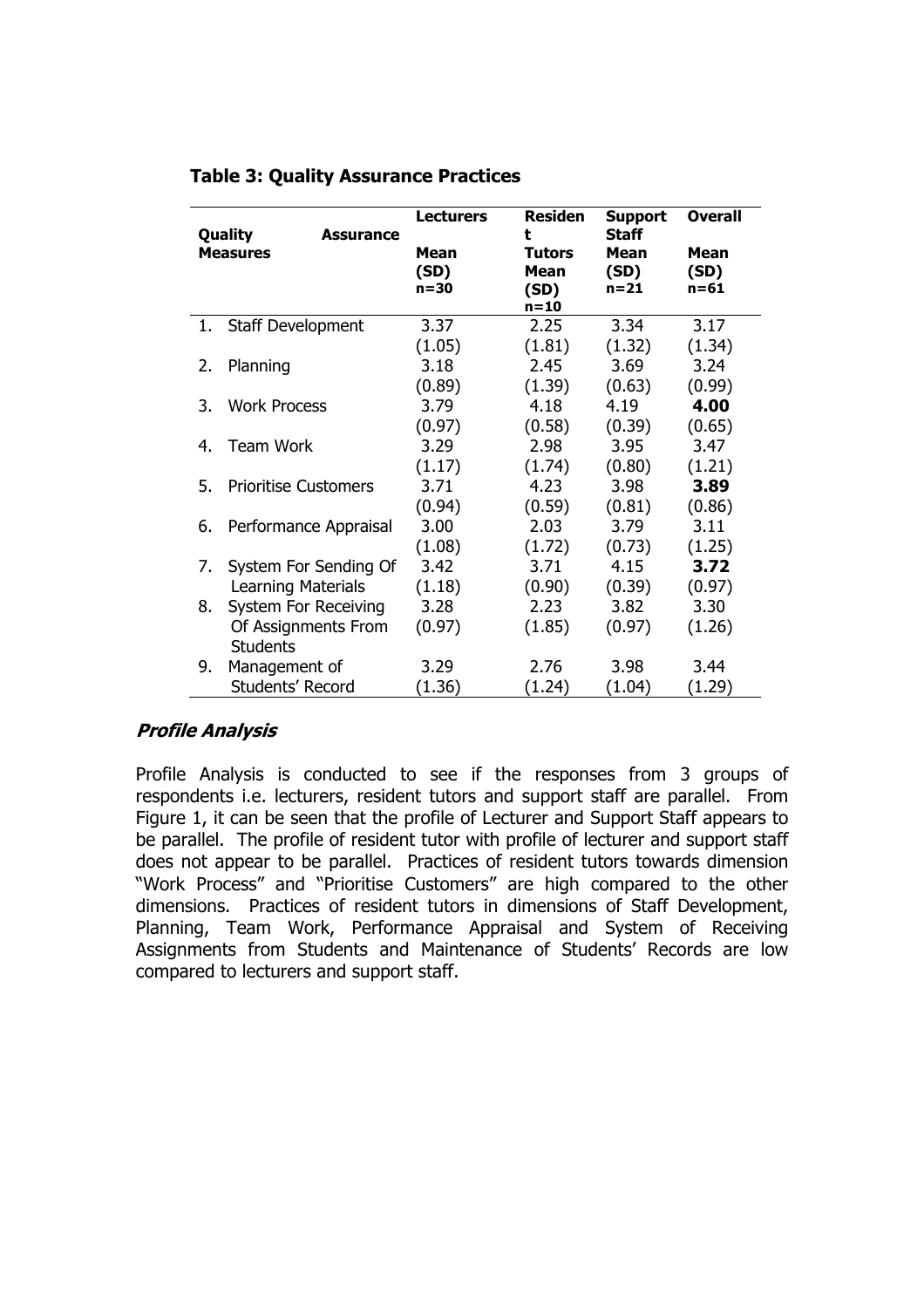

**Figure 1: Profile Analysis of Lecturer, Resident Tutor and Support Staff** 

Since the profile of lecturer and support staff appear to be *parallel*, further analysis was conducted to see if they are statistically parallel. The result of the analysis shows that quality assurance practices of the two groups i.e. lecturers and support staff are parallel ( $p=.1475$ ) towards the 9 dimensions of quality assurance practices in this study. Both groups are permanent staff of the School of Distance Education, USM. Therefore, their practices towards the 9 dimensions are parallel. The practices of support staff group are much higher in 8 dimensions compared to the lecturer group except for dimension Staff Development. The 8 dimensions of quality assurance practices are concerning administration and management of the school and they are the main focus of support staff. Lecturers, besides involving in administration and management, play important role in the academic development of the students. This explains the higher means recorded by lecturers in the dimension of Staff Development.

As the profile of the lecturers and support staff are parallel, further analysis is conducted to see if they are *coincident*. Results indicate that, their practices are not coincident ( $p=.006$ ). Involvement of lecturers in the 8 dimensions of quality assurance except Staff Development is much lower than support staff. This is so because not all lecturers are involved directly in the administration and management of distance education, especially in the dimension of sending materials to students, receiving of assignments from students, and maintenance of students' records. Both groups have different job description.

From Figure 1, it can be seen that the profile of resident tutors with lecturers and support staff do not appear to be parallel, nevertheless further analysis was conducted to show that they are *not statistically parallel*. The analysis shows that profile of resident tutor and lecturer is not parallel ( $p= .0014$ ). The analysis also shows that profile resident tutors and support staff are not parallel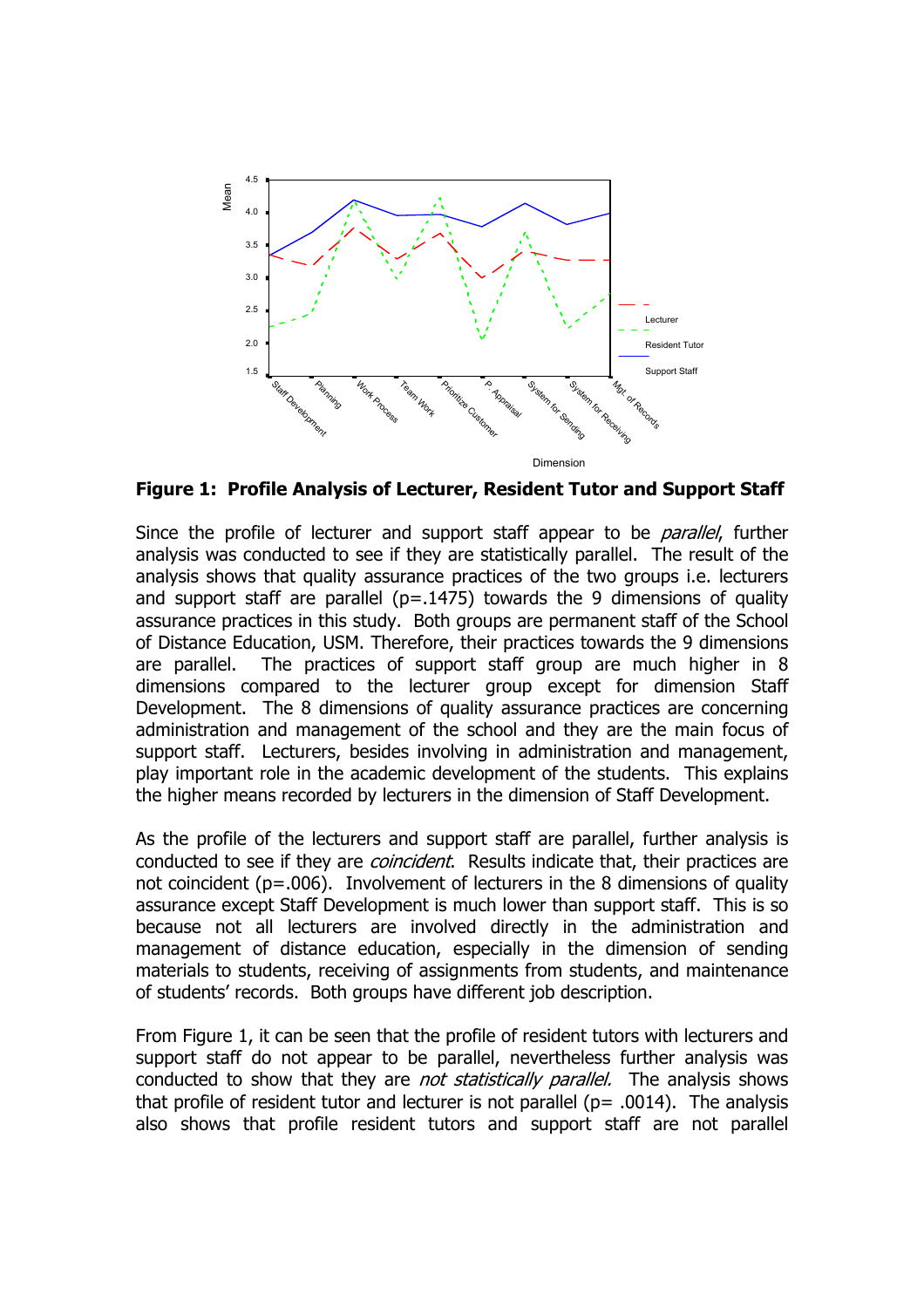(p=.0117). Resident Tutors are part-time staff of the School of Distance Education. They are appointed by the Dean to administer the Regional Centres. It is clear that they serve in a totally different environment and have job descriptions that are different from Lecturers and Support Staff. This explains why the profile of Resident Tutors is not parallel to the profile of Lecturers and Support Staff.

## **Concluding Remarks**

The nature, range, method of delivery and organisation, and management of learner support system varies from one institution to another. The competitive advantage of an institution lies in its systems, procedures, policies and programmes. It is difficult for any distance education institution to serve the needs of its students efficiently and effectively without any quality assurance measures.

The success of quality assurance in an organisation depends on the total commitment of the management and all the members of its staff. Quality Assurance practices are important for the future existence of Distance Education Providers. Quality Assurance practices are here to say especially in the fierce competition faced in the education industry. In order to compete in the  $21<sup>st</sup>$ century, distance education providers must examine their quality assurance measures and conduct studies on ways to improve it. Continuous improvement, which is the key to quality assurance, should be adopted. The call for the ISO 9000 certification is one way towards quality assurance recognition. An approach based on ISO 9000 may serve to provide evidence that an institution has soundly grounded approach to the assurance of quality and standards (Yorke, 1999). Quality assurance is possible through commitment and synergism of the management and all the staff of an institution.

#### **References**

Crosby, P. B. (1979). *Quality is Free*. New York: McGraw-Hill.

- Eighth Malaysian Plan 2001-2005. (2001). Malaysia: Percetakan Nasional Malaysia Berhad.
- Garrison, D & Baynton, M. (1987). Beyond Independence in Distance Education – The Concept of Control. The American Journal of Distance Education, 1(3), 3-15.
- Gronroos, C. (1982). A Service Quality Model and its Marketing Implications. European Journal of Marketing, 18 (4), 36-44.
- Hillman, D. C. A., Willis, D. J. & Gunawardena, C. N. (1994). Learner-interface Interaction in Distance Education: An Extension of Contemporary Models and Strategies for Practitioners. American Journal of Distance Education, 8(2), 30-34.